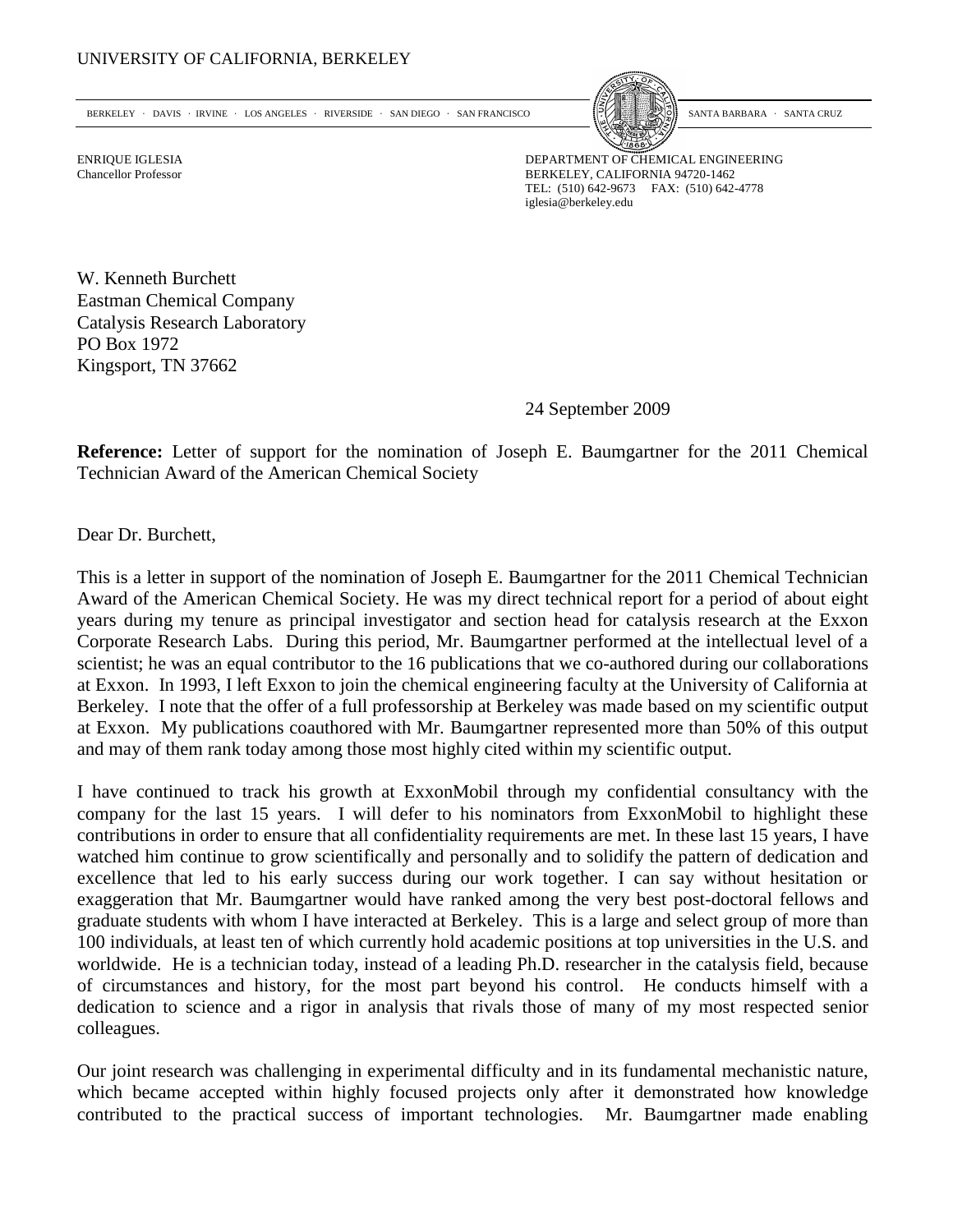contributions to our understanding of acid catalysis, critical in FCC and refining processes, of alkane activation and aromatization, and of Fischer-Tropsch synthesis, essential for gas-to-liquids conversion technologies. Concurrently, he contributed to our understanding of the synthesis of exchanged cations in zeolites, dispersed oxides, and metal carbides, the latter in collaboration with the group of Professor Michel Boudart at Stanford. During the latter work, he interacted as an equal with the graduate student working on the project (Fabio Ribeiro), who has gone on to become a leader in heterogeneous catalysis and is currently full professor at Purdue University.

Mr. Baumgartner and I learned together, and roughly at the same pace, about protocols for the use and analysis of isotopic compounds in the probing of mechanisms for catalytic reactions in solids. This required the design of first-of-kind equipment for the efficient handling of the isotopes and for the elimination of hydrodynamic artifacts that clouded the mechanistic conclusions. In a very short period of time, he understood and mastered the full range of skills and knowledge required to apply these methods to a broad range of catalytic chemistries. He understood quite early that the tools developed and the knowledge gained within one project could be transferred to the next in a seamless fashion. He also became quickly a living advertisement for how fundamental knowledge, not often appreciated in the trenches of industrial research, usually became the most effective path to the successful implementation of practical concepts and/or to the solution of operational challenges in the implementation of technology.

I have been impressed from the first day I met him by his dedication and his intellect and by his thoughtfulness and depth. He is quietly brilliant in equal measures in the design of equipment and of experiments and in their execution and the analysis of their outputs. He has always functioned as an equal in helping to address that ultimate and most difficult question that we face as we learn: "what do I do next with the knowledge that I have gained?".

Mr. Baumgartner is an excellent example of the self-taught and dedicated scholar. I hope that the selection committee will appreciate (as I do) the scientific talents and the scholarly contributions of this unique individual and consider this nomination with the enthusiasm that I hope I have made clear in this letter.

Sincerely,

.

Enrique Iglesia Chancellor Professor of Chemical Engineering, University of California at Berkeley Director, Berkeley Catalysis Center Faculty Senior Scientist, Lawrence Berkeley National Laboratory Editor-in-Chief, Journal of Catalysis, Member, National Academy of Engineering President, North American Catalysis Society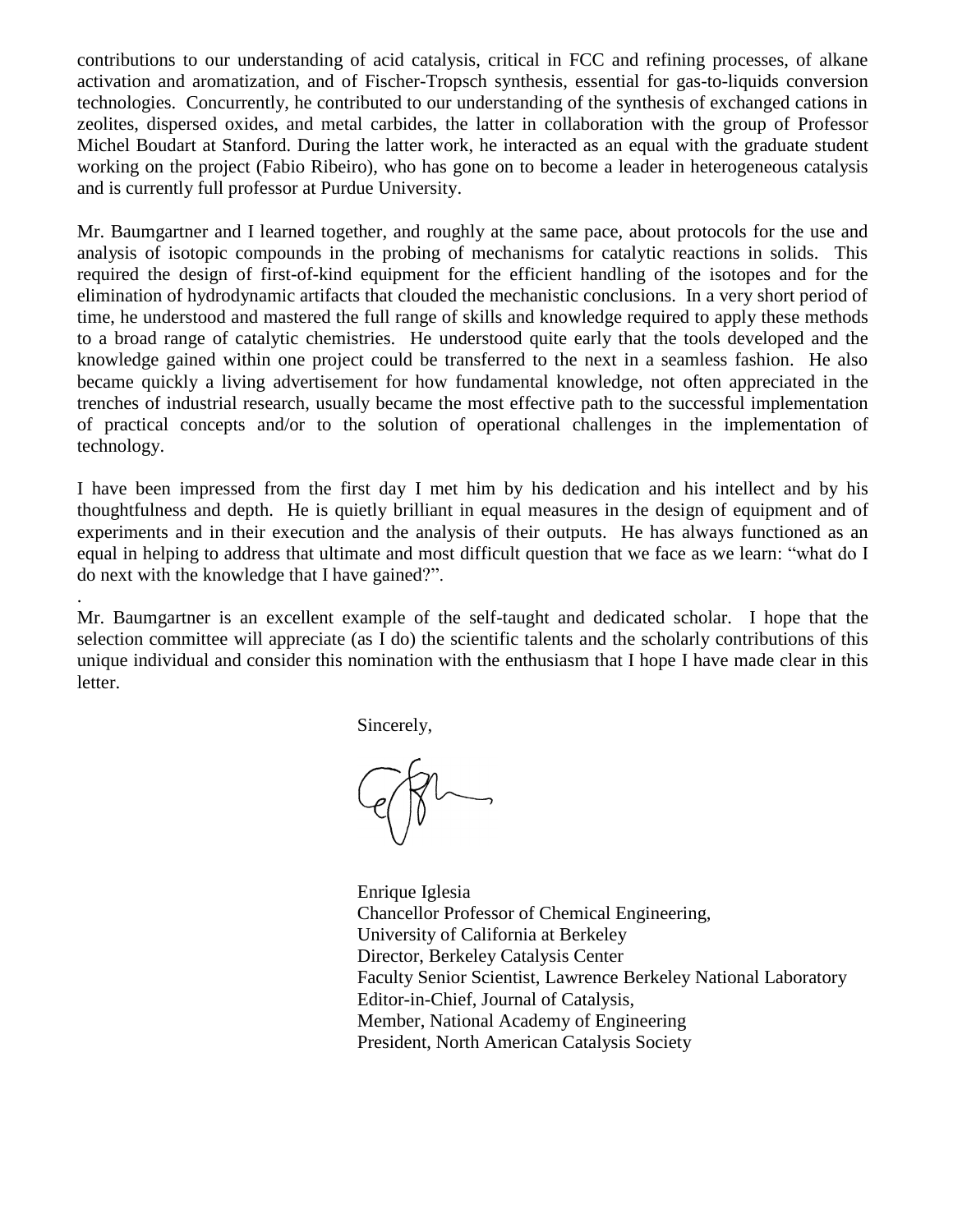**Thomas F. Degnan, Jr.**  Manager, Downstream Breakthrough **Technology** 

**ExconMobil** Research and Engineering

September 4, 2009

W. Ken Burchett Eastman Chemical Company Catalysis Research Laboratory PO Box 1972 Kingstport, TN 37662

RE: Nomination of Mr. Joseph Baumgartner for the 2010 ACS National Chemical Technician Award

Dear Mr. Burchett

ExxonMobil Research and Engineering enthusiastically endorses the nomination of Mr. Joseph E. Baumgartner for the 2009 American Institute of Chemical Engineers Research Technician of the Year Award. Mr. Baumgartner has been a consistent contributor to the technical excellence and technological impact of our research organization for more than 20 years. His collaborations and teamwork have contributed to the success of both science and technology-based projects, both within Corporate Strategic Research, which is where he works, and with affiliate ExxonMobil laboratories. In addition, he has helped create a collegial and collaborative environment within a diverse corporate research community.

Mr. Baumgartner has also provided some of the clearest evidence for the critical role of fundamental science in technological advances, by contributing scientific concepts and information that have proven useful well beyond an immediate technical question.

Perhaps most importantly to a bottom line focused company, Joseph has made significant contributions in the area of catalyst discovery and development. His work has resulted in nine issued U.S. patents and numerous journal publications in areas critical to energy development.

On behalf of ExxonMobil Research and Engineering, I strongly support this nomination as an opportunity to recognize someone who has consistently been a significant contributor to our research endeavors and continues to serve as a role model and mentor for our younger technician staff members.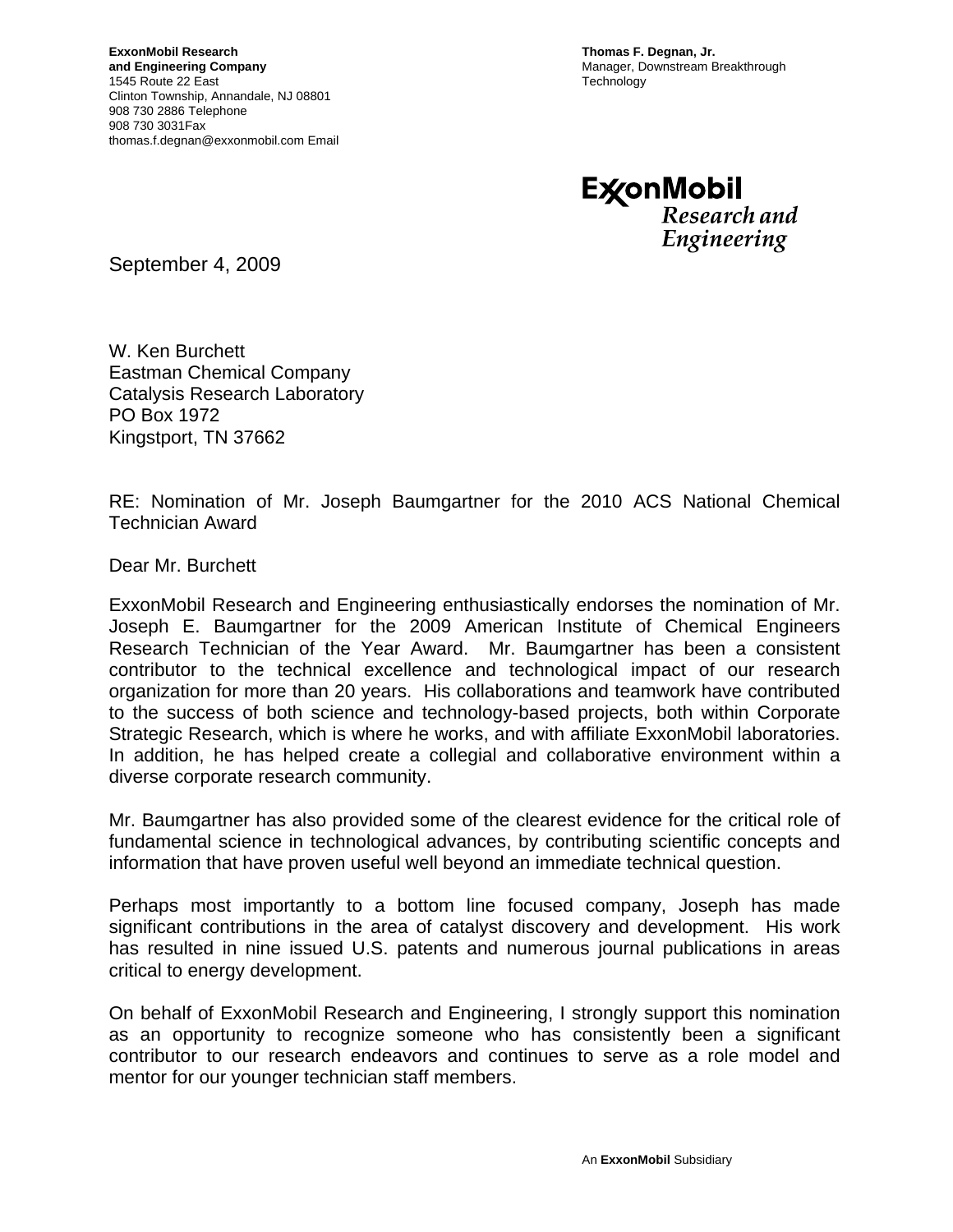Please contact me at (908) 730-2886 if I can expand upon any of the comments I've provided in support of this nomination.

Sincerely,

Thomas F. Degros

Thomas F. Degnan, Jr. Manager, Downstream Breakthrough Technology ExxonMobil Research & Engineering Co. Clinton, NJ 08801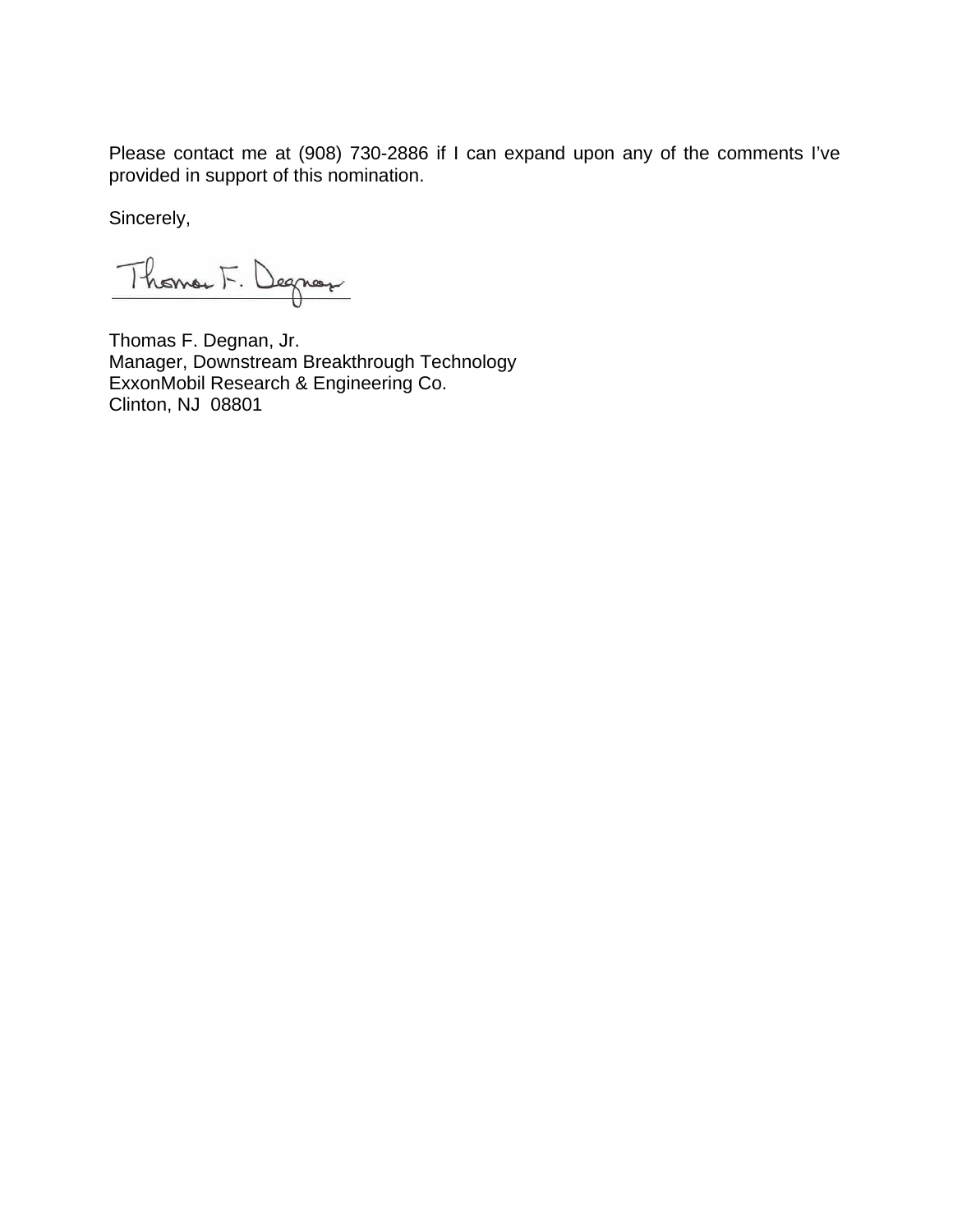**Stuart L. Soled**  Distinguished Research Associate

Ex⁄onMobil

Research and Engineering

 1545 Rt. 22 East Annandale, NJ 08801

Sept. 4, 2009

W. Ken Burchett Eastman Chemical Company Catalysis Research Laboratory PO Box 1972 Kingstport, TN 37662

## Dear Dr. Burchett:

 I am pleased to nominate Joseph E. Baumgartner for the prestigious 2010 ACS National Chemical Technician Award. For over twenty nine years Joe has worked at ExxonMobil's Corporate Research Laboratory. This laboratory is responsible for longer-term research supporting both existing and emerging refining processes. My personal association with Joe spans more than twenty years, and for the last seventeen we have directly worked together. Over this lengthy relationship, Joe's role has evolved from a technical assistant to a trusted colleague and technical collaborator. In practice, Joe functions as a principal investigator in generating ideas, suggesting and executing experiments, critiquing and analyzing data and always approaching the solution to problems in a thoughtful and scientific manner.

 Joe has been a significant member of the heterogeneous catalysis community at Corporate Strategic Research. For several years, he was involved in establishing mechanistic details in acid-catalyzed hydrocarbon reactions. Much of this work was done in collaboration with Dr. Enrique Iglesia (now chaired Professor at the University of California at Berkeley) using isotopic tracers and model compound reactions. He not only was responsible for generating this experimental data but he also provided significant insights in analysis and interpretation. This work generated a broad technical understanding with applications in a wide variety of commercially important reactions, such as propane dehydrocyclodimerization, methanol conversion to olefins, paraffin isomerization, alkylation and cracking. Joe presented this work at a national North American Catalysis Society Meeting.

 Joe was also involved in the development of ExxonMobil's Gas To Liquids (GTL) technology. He helped elucidate primary and secondary reaction pathways in Fischer-Tropsch reactions, and demonstrated the consequences of olefin readsorption and chain initiation. His characterization work on Exxon's proprietary AGC-21 Fischer-Tropsch catalyst increased our understanding of the structural evolution of these materials through synthesis, pre-treatment and catalytic reactions. The studies describing the changes on stream of Fischer-Tropsch catalysts was recently presented at the North American National Meeting, and there was substantial feedback that this contribution has really helped workers in the field understand this chemistry